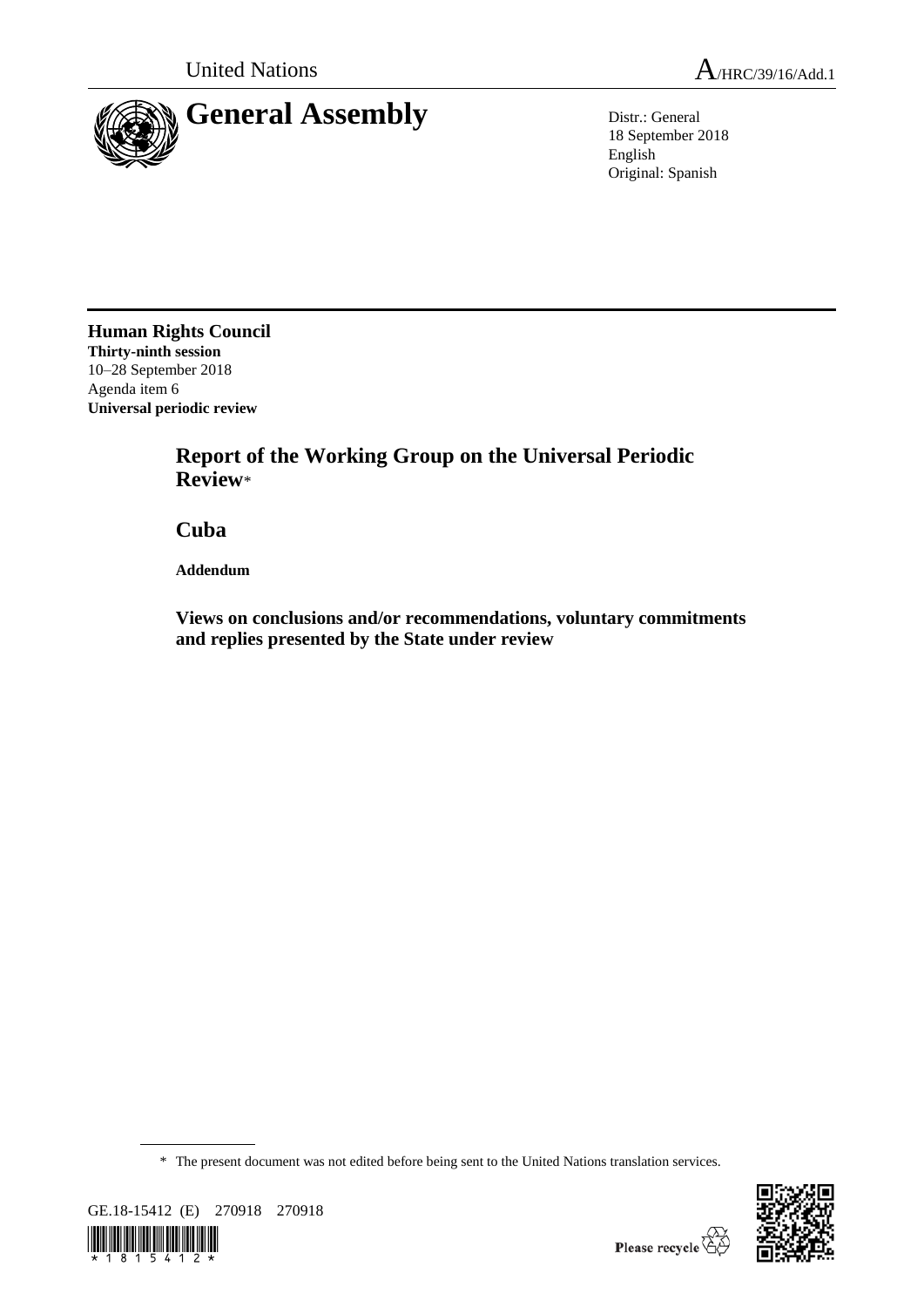## **The position of Cuba on the recommendations received in its third universal periodic review**

1. Cuba participated constructively in the third cycle of the universal periodic review. It reiterated its unconditional support for the universal periodic review mechanism as the appropriate way to advance the effective promotion and protection of all human rights for all.

2. Cuba took note of all the comments made by the delegations that participated in the discussion and stated that it would consider the 339 recommendations received during the review, on 16 May 2018, for subsequent assessment.

3. During the following months, the Government of Cuba considered the recommendations. Before taking a position on them, it held broad consultations with relevant stakeholders.

4. In the present document, Cuba expresses its acceptance of the vast majority of the recommendations, either because it agrees with their intent and is determined to put them into practice or because they are already being implemented. It has taken note of a group of recommendations whose implementation it cannot, for the time being, guarantee. Only 30 recommendations do not have the support of Cuba because they are incompatible with its constitutional principles and domestic legal order and because their content conflicts with the spirit of cooperation and respect that should govern the universal periodic review.

5. Lastly, Cuba wishes to reiterate its commitment to continue cooperating with the human rights machinery of the United Nations system, especially the Human Rights Council and its universal periodic review mechanism. The Government of Cuba undertakes to continue its efforts to maintain a frank, reciprocal and genuine dialogue on human rights issues on the basis of respect for the dignity and sovereignty of all States and peoples.

6. The position of the Government of Cuba on the recommendations made during the universal periodic review is as follows:

## **Recommendations supported by the Government of Cuba (226)**

7. 24.41; 24.46; 24.47; 24.48; 24.49; 24.50; 24.51; 24.52; 24.53; 24.54; 24.55; 24.56; 24.57; 24.58; 24.60; 24.61; 24.62; 24.63; 24.64; 24.65; 24.66; 24.74; 24.75; 24.76; 24.77; 24.78; 24.79; 24.80; 24.81; 24.82; 24.83; 24.84; 24.85; 24.86; 24.87; 24.88; 24.89; 24.90; 24.91; 24.92; 24.93; 24.94; 24.95; 24.96; 24.97; 24.98; 24.99; 24.100; 24.101; 24.102; 24.103; 24.104; 24.105; 24.106; 24.107; 24.108; 24.109; 24.110; 24.111; 24.113; 24.116; 24.119; 24.122; 24.123; 24.124; 24.126; 24.127; 24.128; 24.129; 24.130; 24.131; first part of recommendation 24.133; 24.141; 24.142; 24.143; 24.145; 24.147; 24.148; 24.149; 24.151; 24.153; 24.155; 24.156; 24.157; 24.162; 24.164; 24.165; 24.166; 24.169; 24.173; 24.176; 24.177; 24.180; 24.185; 24.188; 24.189; 24.190; 24.191; 24.195; 24.197; 24.200; 24.204; 24.205; 24.207; 24.211; 24.212; 24.213; 24.214; 24.215; 24.216; 24.217; 24.218; 24.219; 24.220; 24.221; 24.222; 24.223; 24.224; 24.225; 24.226; 24.227; 24.228; 24.229; 24.231; 24.233; 24.234; 24.235; 24.236; 24.237; 24.239; 24.240; 24.241; 24.242; 24.243; 24.244; 24.245; 24.246; 24.247; 24.248; 24.249; 24.250; 24.251; 24.252; 24.253; 24.254; 24.255; 24.256; 24.257; 24.258; 24.259; 24.260; 24.261; 24.262; 24.263; 24.264; 24.265; 24.266; 24.267; 24.268; 24.269; 24.270; 24.271; 24.272; 24.273; 24.274; 24.275; 24.276; 24.277; 24.278; 24.279; 24.280; 24.281; 24.282; 24.283; 24.284; 24.285; 24.286; 24.287; 24.288; 24.289; 24.290; 24.291; 24.293; 24.294; 24.295; 24.296; 24.297; 24.300; 24.301; 24.302; second part of recommendation 24.303; 24.304; 24.305; 24.306; 24.307; 24.308; 24.309; 24.310; 24.311; 24.312; 24.313; 24.314; 24.315; 24.316; 24.318; 24.319; 24.320; 24.321; 24.322; 24.323; 24.324; 24.325; 24.326; 24.327; 24.328; 24.329; 24.330; 24.331; 24.332; 24.333; 24.334; 24.335; 24.336; 24.337; 24.338; 24.339.